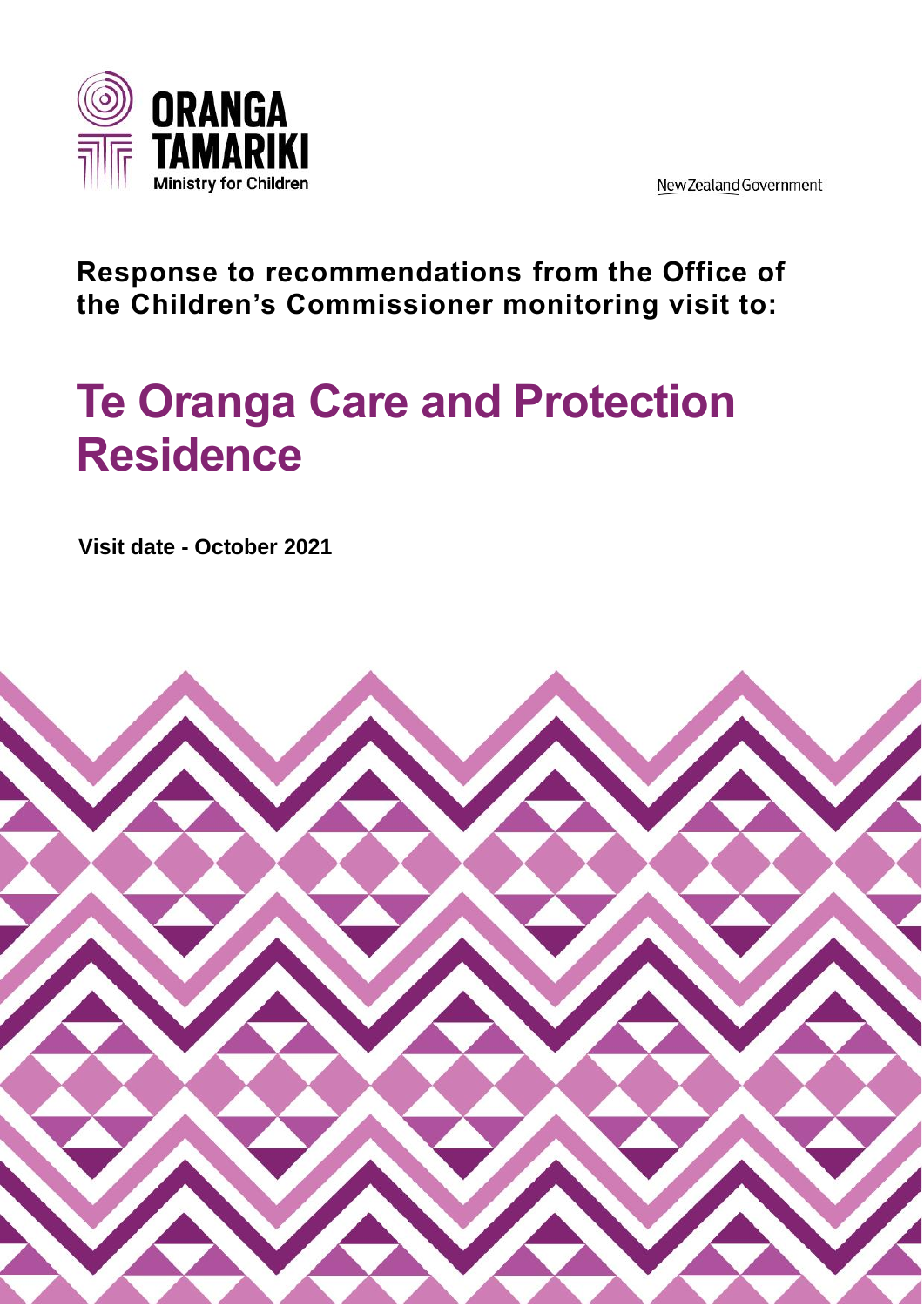# **Table of Contents**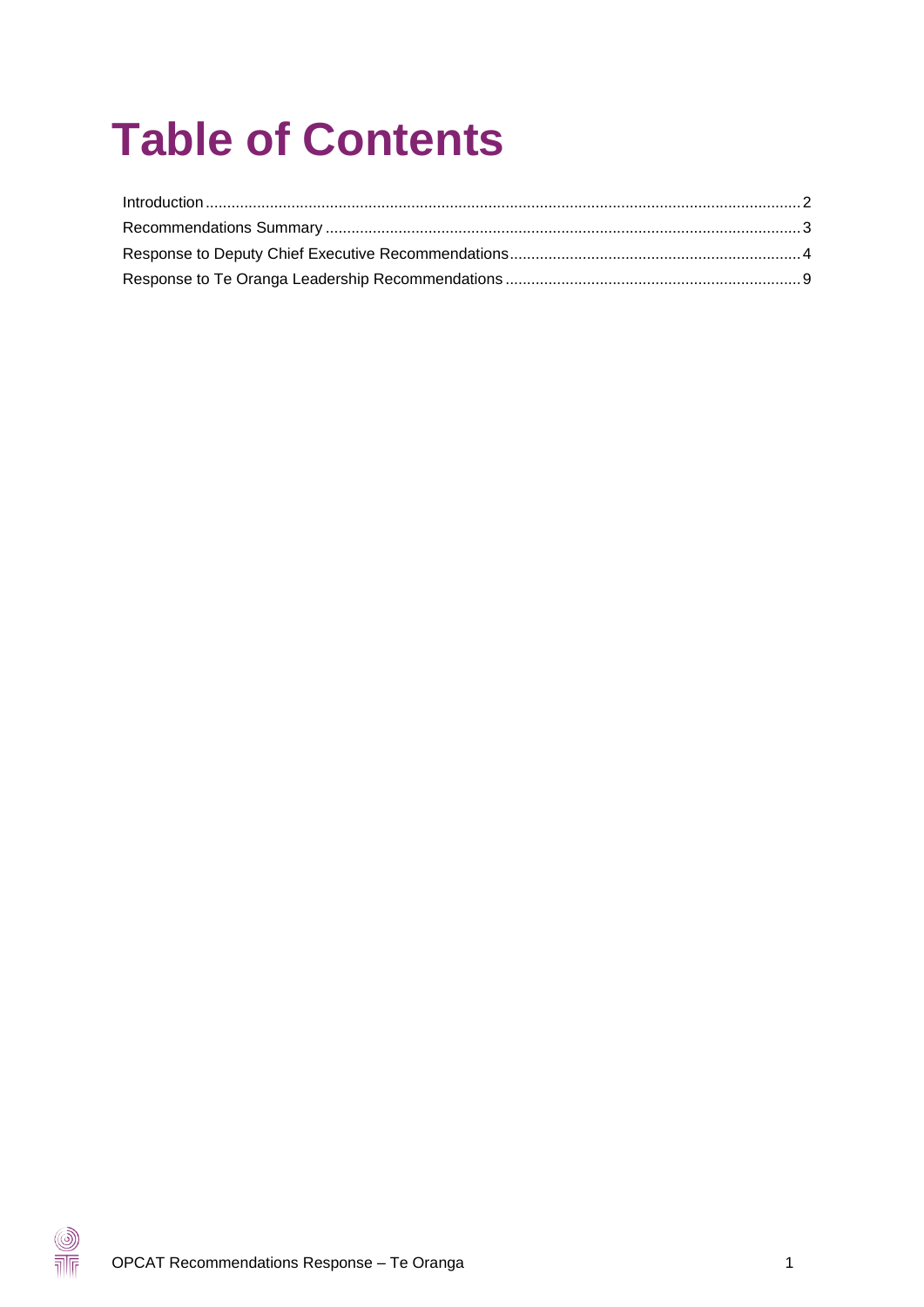# <span id="page-2-0"></span>**Introduction**

Te Oranga is an Oranga Tamariki—Ministry for Children (Oranga Tamariki) Care and Protection Residence located in Otautahi (Christchurch). In October 2021, staff from the Office of the Children's Commissioner (OCC) carried out an unannounced monitoring visit to Te Oranga Care and Protection Residence.

Te Oranga has capacity for ten children and young people. Most of the tamariki staying at the Residence had transitioned from Te Oranga before the OCC's visit. This followed the Chief Executive of Oranga Tamariki announcing on 1 July 2021 that Te Oranga would be closing. This decision was based on a serious event that came to light in mainstream media on 28 July 2021.

The purpose of the visit was to assess the quality of Oranga Tamariki services against the seven domains relevant to the OCC's role as a National Preventive Mechanism under the Optional Protocol to the Convention Against Torture and Cruelty (OPCAT). The seven domains are:

- Domain 1: Treatment
- Domain 2: Protection systems
- Domain 3: Material conditions
- Domain 4: Activities and contact with others
- Domain 5: Medical services and care
- Domain 6: Personnel
- Domain 7: Improving outcomes for mokopuna Māori.

In addition, the timing of visit served to follow up on an escalated grievance made by a tamaiti at Te Oranga relating to the effect the Residence's closure had on their health and welling.

The draft OPCAT report for Te Oranga Care and Protection Residence was shared with Oranga Tamariki on 18 February 2022.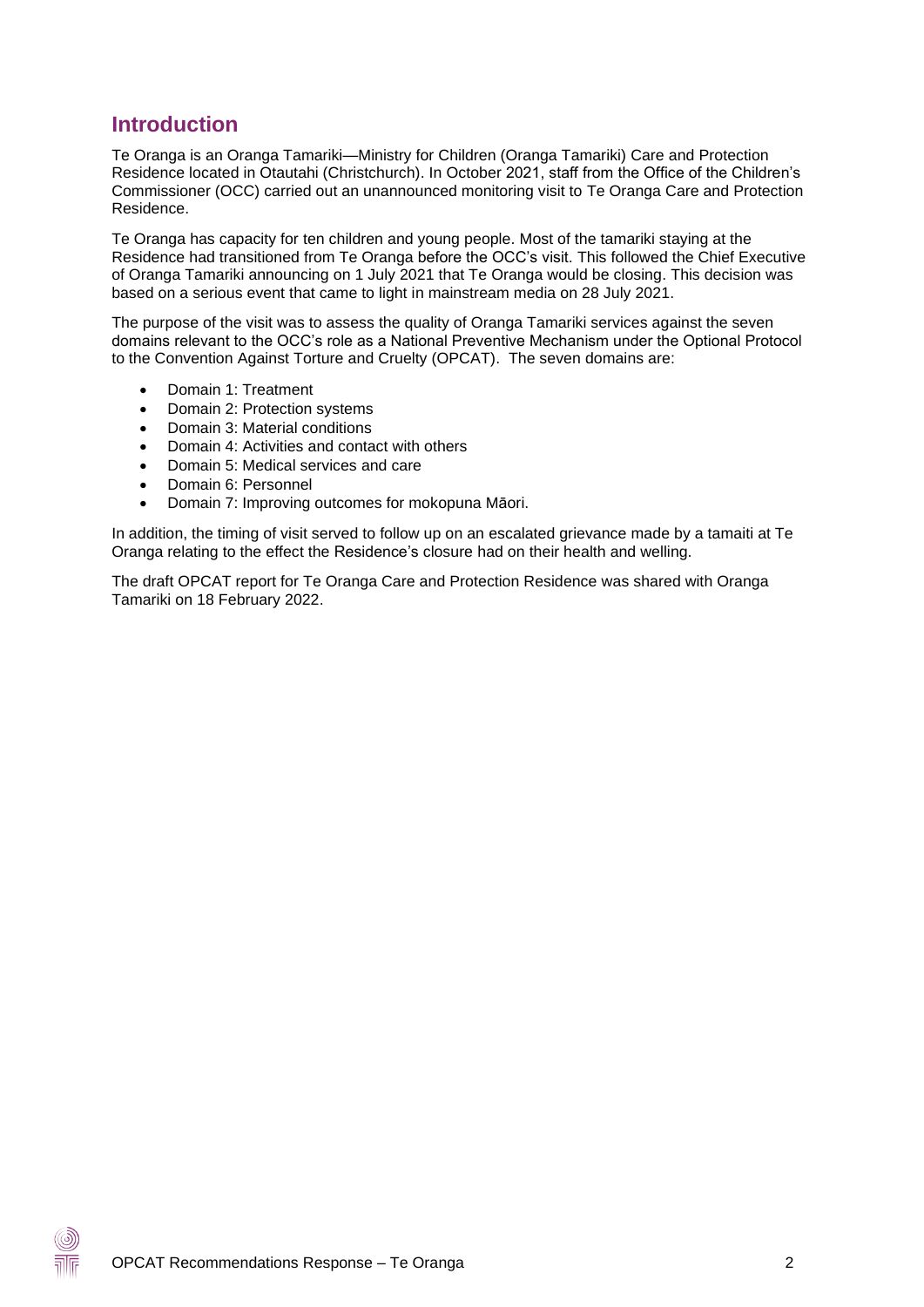# <span id="page-3-0"></span>**Recommendations Summary**

The OPCAT report for Te Oranga Care and Protection Residence makes eight recommendations and we have accepted all of these.

Strengthening practice is an organisational priority and we continue to work towards ensuring consistent, quality practice, that is collaborative culturally responsive and meets the needs of tamariki and rangatahi. We are committed to achieving better outcomes for tamariki and rangatahi.

| <b>Recommendations</b>          |                                                                                                                                                                         | <b>Status</b> |  |
|---------------------------------|-------------------------------------------------------------------------------------------------------------------------------------------------------------------------|---------------|--|
|                                 |                                                                                                                                                                         |               |  |
| <b>Systemic Recommendations</b> |                                                                                                                                                                         |               |  |
| 1.                              | Commission an independent review of Te Oranga to inform the future of this<br>residence and others.                                                                     | Accepted      |  |
| 2.                              | Develop a change management process for future residence restructure or<br>closure that has mokopuna at the core of planning.                                           | Accepted      |  |
| 3.                              | Develop and implement a workforce strategy to address appropriate staffing<br>levels, recruitment and training in all residences.                                       | Accepted      |  |
| 4.                              | Develop a robust strategy to transition mokopuna from residence to include a<br>range of suitable specialist placements – particularly for those with complex<br>needs. | Accepted      |  |
| 5.                              | Develop a process whereby kaimahi can safely raise concerns.                                                                                                            | Accepted      |  |
| 6.                              | Review the grievance process to ensure independence and impartiality.                                                                                                   | Accepted      |  |
| <b>Facility Recommendations</b> |                                                                                                                                                                         |               |  |
| 1.                              | Strengthen the relationship with mana whenua to help build the cultural<br>competency of staff and support mokopuna Māori to connect with their<br>whakapapa.           | Accepted      |  |
| 2.                              | Consult with mokopuna on the renovation and rejuvenation of the residence.                                                                                              | Accepted      |  |

The Oranga Tamariki responses to the Te Oranga Care and Protection Residence OPCAT report recommendations are detailed in the remaining sections of this report.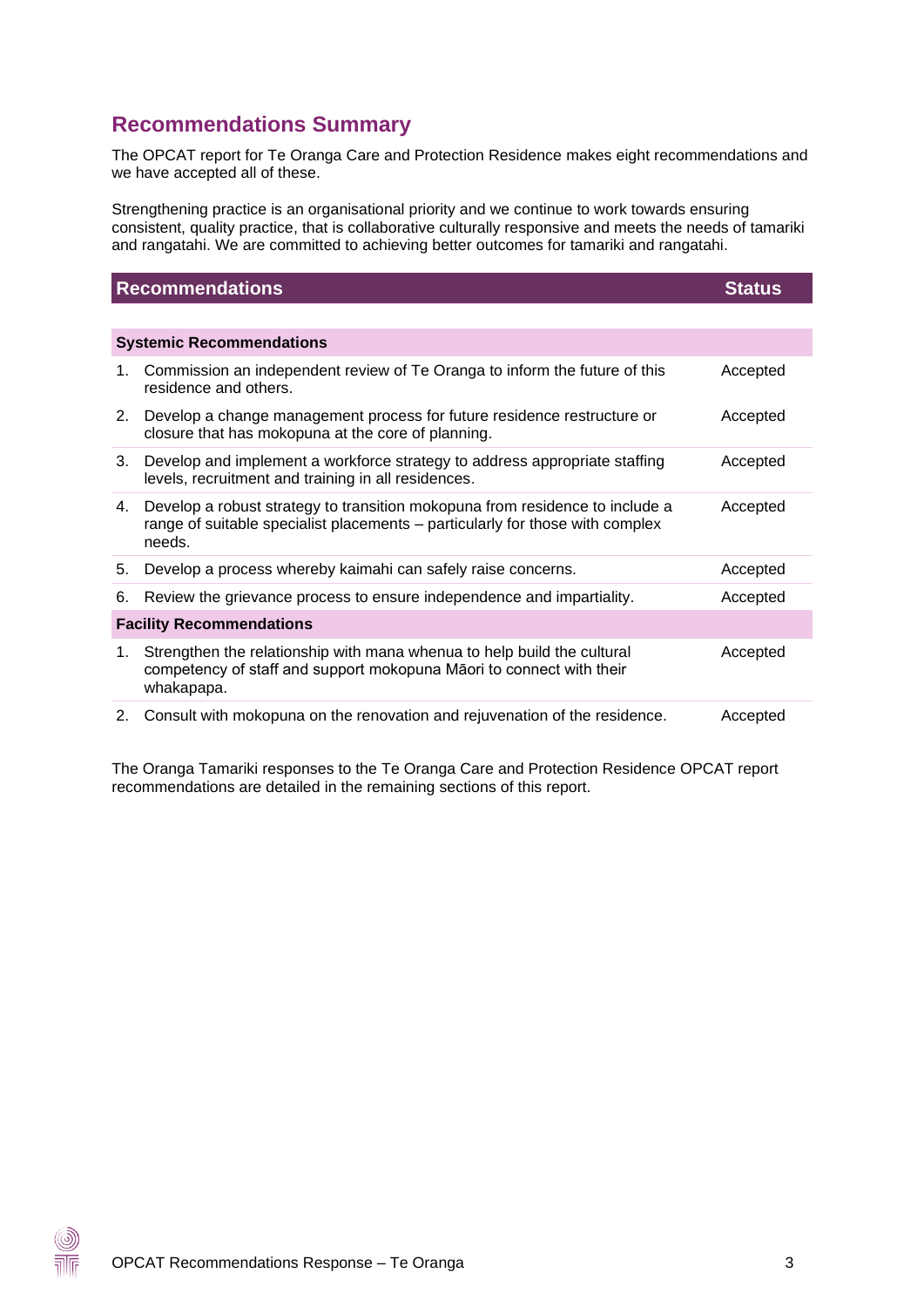# <span id="page-4-0"></span>**Response to Systemic Recommendations**

Below are the Oranga Tamariki responses to the systemic recommendations made in the Te Oranga Care and Protection OPCAT report.

## **Recommendation 1**

*Commission an independent review of Te Oranga to inform the future of this residence and others.*

#### **Response**

Following serious issues being raised in late June 2021 at Te Oranga Care and Protection Residence, several internal and external reviews were commissioned.

The Minister for Children asked the Ministerial Advisory Board to review the provision of care in Oranga Tamariki Care and Protection and Youth Justice Residences immediately following the serious issues being raised. The Minister recently received that Review and provided the Board with a formal response. Both the report and the Minister's response will shortly be proactively released.

Two independent reviews were also commissioned, the first review was for Te Oranga staff where they could have an independent forum to raise all concerns and share their view of the challenges of working in Te Oranga. This review was completed on 16 August 2021.

The second independent review focused on the circumstances, events and allegations reported in the media in June 2021 and any subsequent concerns raised by tamariki. This review is ongoing due to the Police investigation underway into the allegations of excessive force.

A review of use of force across all residential settings, both Care and Protection and Youth Justice Residences (with exception to Te Oranga) was completed, which determined that the excessive use of force seen in the video was not a widespread systemic issue in residences.

In October 2021, we announced that Te Oranga would remain open but operate with a new model of care which is currently being developed. The new model will ensure the care that is provided to tamariki is at the highest standard which tamariki, rangatahi, their whānau and the wider community can trust.

The new model of care is being developed as part of the Future Direction Plan with oversight of progress monitored by the Oranga Tamariki Ministerial Advisory Board.

We acknowledge your recommendation is based on the information you had available at the time of your visit. During the past six months significant work has been done or is still underway to address any concerns at the facility. We do not support an additional review being commissioned at this time, and have confidence that the reviews above, and the development of a new model of care meets the intent of this recommendation.

# **Recommendation 2**

*Develop a change management process for future residence restructure or closure that has mokopuna at the core of planning*

#### **Response**

A new direction for Oranga Tamariki has been set. The changes to improve the Oranga Tamariki system are set out in our Future Direction Plan, which draws together the themes from the Ministerial Advisory Board's report, *Hipokingia ki te Kahu Aroha Hipokingia ki te Katoa*, as well as recommendations from previous reviews and the Waitangi Tribunal inquiry. An important part of the Future Direction Plan is the closure of Care and Protection Residences, which is detailed in Action 1.7, page 6 here: [OT-Future-Direction-Action-Plan.pdf \(orangatamariki.govt.nz\)](https://www.orangatamariki.govt.nz/assets/Uploads/About-us/News/2021/MAB-report-action-plan-release/OT-Future-Direction-Action-Plan.pdf)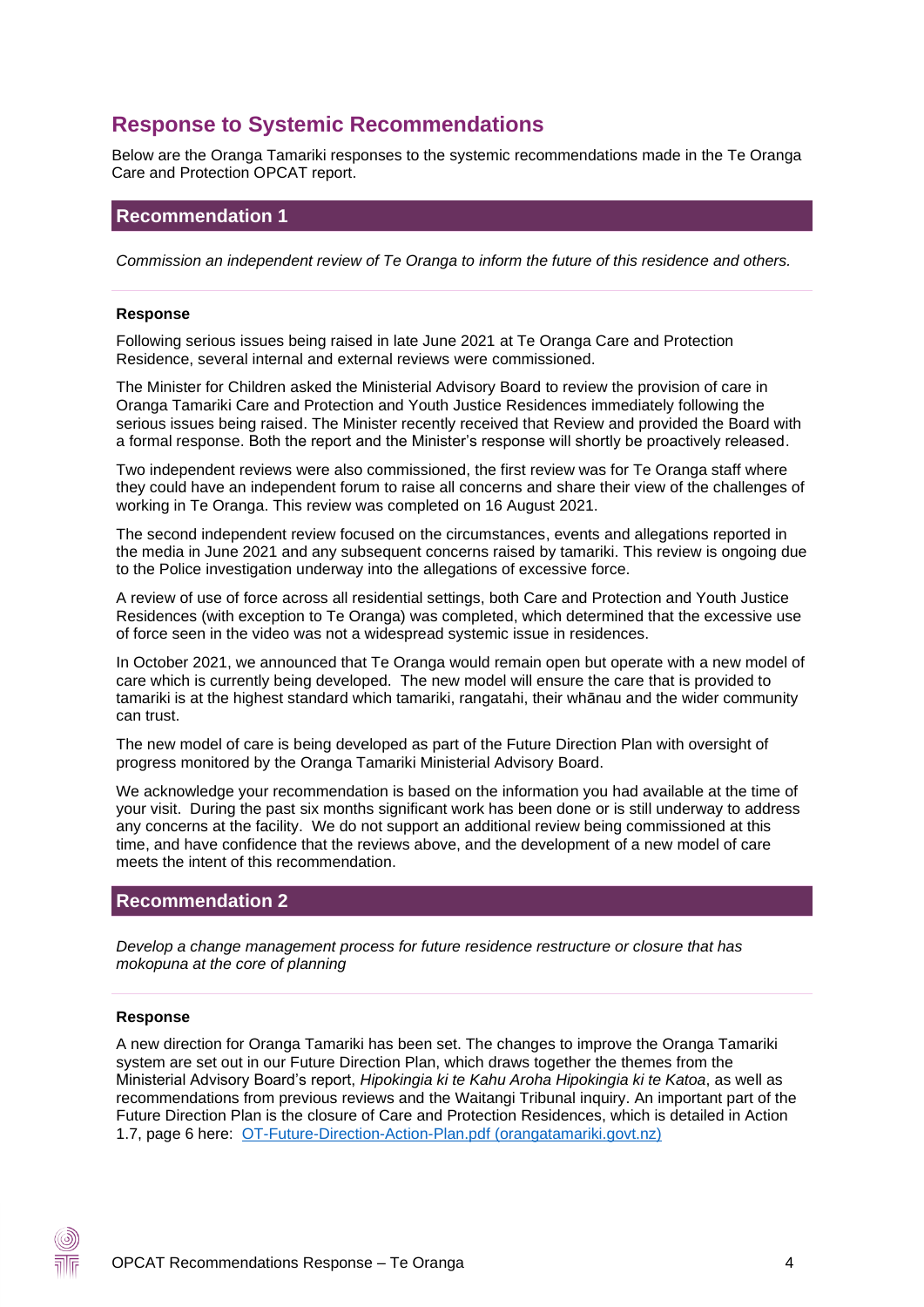Oranga Tamariki accepts that Care and Protection Residences are not the right environment for some of the most vulnerable tamariki and rangatahi in our community. That is why we are developing a model that puts the interests of tamariki and their whānau front and centre.

Our current model of care for tamariki with acute and complex needs does not reflect our aspirations to protect and support tamariki, rangatahi, and their whānau in their communities. While our kaimahi are very much focused on tamariki wellbeing, the system and environment of a Care and Protection Residence does not sufficiently support this.

Work is underway to develop new options to transition away from the current Care and Protection Residences. When this occurs, comprehensive change management planning will be progressed and we will ensure appropriate consultation occurs, and supports are made available, to tamariki and our care and protection kaimahi.

While the physical environment is an important component of any residential care option, this needs to be accompanied by a comprehensive new model of care for our tamariki and rangatahi with the highest needs. This model would sit within a broader continuum of care and support for high needs tamariki including Māori, Pasifika, and those with disabilities.

### **Recommendation 3**

*Develop and implement a workforce strategy to address appropriate staffing levels, recruitment and training in all residences.*

#### **Response**

An important part of the Oranga Tamariki Future Direction Plan is the development of a workforce strategy that will support high quality social work, as detailed in Action 2.5. A key part of this work focuses on training, career progression pathways, leadership and professional development and workforce planning. Action 2.5 can be found on page 7 of the Future Direction Plan here: [OT-Future-](https://www.orangatamariki.govt.nz/assets/Uploads/About-us/News/2021/MAB-report-action-plan-release/OT-Future-Direction-Action-Plan.pdf)[Direction-Action-Plan.pdf \(orangatamariki.govt.nz\)](https://www.orangatamariki.govt.nz/assets/Uploads/About-us/News/2021/MAB-report-action-plan-release/OT-Future-Direction-Action-Plan.pdf). It is anticipated this will help to better support all existing kaimahi in their respective roles, and with future recruitment.

While the Oranga Tamariki workforce strategy is being developed, there are some immediate actions being undertaken across Oranga Tamariki residences to assist with this, including:

- Standardising job titles and requirements for these roles across Care and Protection and Youth Justice Residences. This work is due to be completed by 30 June 2022.
- Progressing workforce development strategy with new training and development opportunities for Oranga Tamariki residence kaimahi:
	- − Youth Justice Residences have developed a residential workforce competency framework, which focuses on Collaboration, Leadership, Kaimahi Ora, Workforce Qualifications and Residential Curriculum. In partnership with the Workforce Council Toitū te Waiora, Oranga Tamariki has made an application to NZQA to micro-credentialise STAR (Safe Tactical Approach and Response) training, Te Waharoa (induction programme) and Leadership training for residence staff. This will ensure that these programmes meet tertiary and industry standards.
	- Care and Protection Residences are developing a workforce development strategy embedding the Te Waharoa induction programme into residences and supervised group homes and developing a workforce development programme with a future focus. This will take place throughout 2022. One part of this plan is to establish pathways for accredited training for Youth Workers in residences. Care and Protection residences have appointed a National Training Coordinator and are recruiting Training Leads in the Care and Protection Residences who will focus on the development of a workforce development strategy and further embedding training programmes already underway (such as Alert, Maori Practice Framework and Safety Intervention) for all residential kaimahi.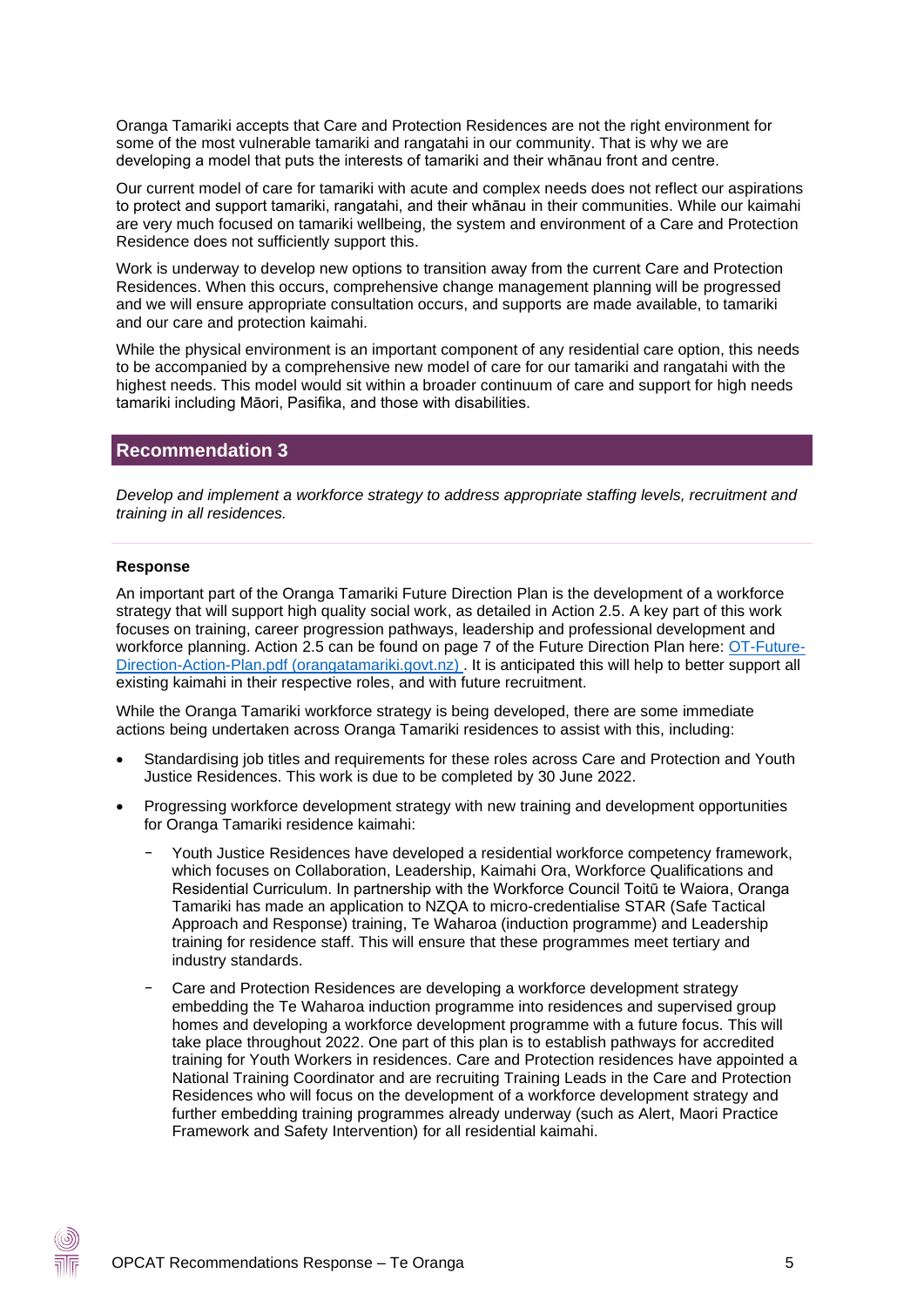# **Recommendation 4**

*Develop a robust strategy to transition mokopuna from residence to include a range of suitable specialist placements – particularly for those with complex needs.*

#### **Response**

After the serious event of 28 June 2021, the Oranga Tamariki Chief Executive announced on 1 July 2021 that Te Oranga would be closed. This decision was made in the context of the information available at that time, and the wellbeing and best interests of the tamariki and rangatahi who were staying at Te Oranga were at the heart of the decision.

We acknowledge that the decision to close Te Oranga did cause uncertainty. Providing rangatahi with certainty and support prior to their transition back into the community is an integral part of supporting successful transitions. Our kaimahi are in a unique position to develop quality relationships with rangatahi, and they made every effort to support these rangatahi as decisions about their future care were made.

For Care and Protection Residences, transition planning begins with social workers and the need to show where the tamariki and rangatahi will transition to and the planning for this. This is crucial, as it helps to alleviate any anxiety or uncertainty tamariki and rangatahi may have regarding their ongoing care.

Throughout the journey of te tamaiti or rangatahi through a residence, the Multi Agency Team (MAT) oversee transition planning through regular hui. MAT meetings include representation from Oranga Tamariki residences and sites, health and education services, and any other provider who may be involved with or planning care for te tamaiti or rangatahi. Whānau are also encouraged to attend MAT hui.

Tamariki and rangatahi are invited to attend MAT hui or their views are sought and represented if they prefer not to attend. Tamariki can also provide input into their transition planning by speaking to their whānau, residence staff, and social worker.

Tamariki and rangatahi also have an 'All About Me' plan which is completed by their social worker and residence kaimahi in collaboration with them and their whānau. This plan identifies the care requirements of te tamaiti including any relevant case history, and how their current strengths, hopes and dreams can support any overarching court plan, future objectives, and transition planning.

VOYCE - Whakarongo Mai visit Oranga Tamariki residences on a regular basis and provide independent advocacy services for tamariki and rangatahi, which also helps to elevate their voice in transition planning. Further work is underway to strengthen the understanding of tamariki and rangatahi about accessing VOYCE - Whakarongo Mai for this purpose.

National oversight of transitions occurs across a range of business units, including bi-weekly national residential services transition meetings, and regular meetings with the region and site kaimahi. Meetings with the National High Needs Hub also occur, as they manage specialist care placements and are often instrumental in establishing these. Updates and areas of concern are communicated monthly to the Care Services Deputy Chief Executive and Regional Managers of Services for Children and Families.

Throughout the transition planning mechanisms identified above, tamariki and their whānau are continually provided with regular updates and encouraged to have their say in the setting of goals together.

Finally, as outlined in our responses to recommendation 1 and 2, we are developing a new model of care and options to transition away from care and protection residences. As this work progresses, careful consideration will be given to transitions, and how related policies and practices can be stregthened to reflect the new changes that we make. A key part of this work is ensuring that these changes align with our aspirations to protect and support tamariki, rangatahi, and their whānau in their communities.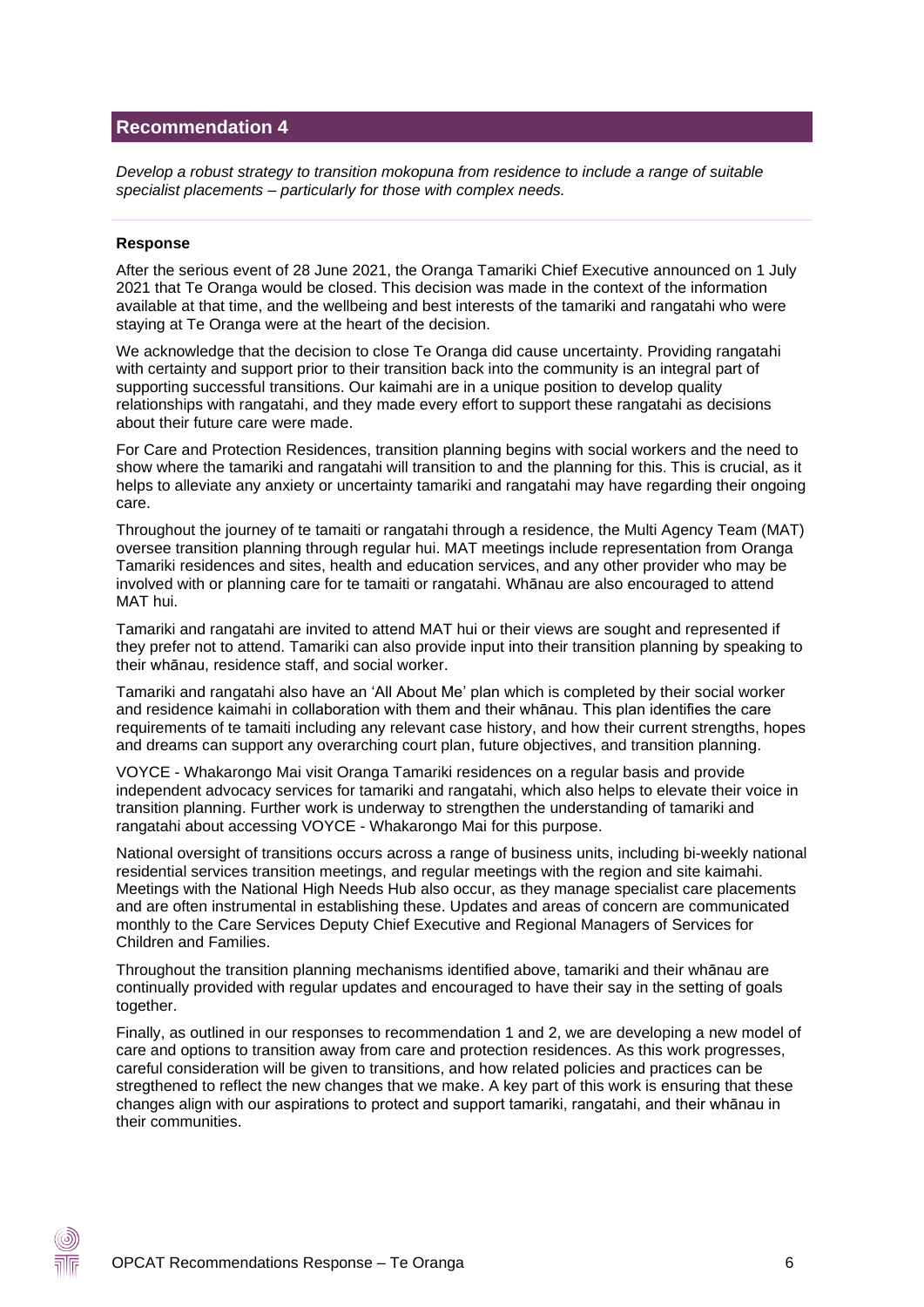# **Recommendation 5**

*Develop a process whereby kaimahi can safely raise concerns*.

#### **Response**

Oranga Tamariki strives to provide a safe and inclusive workplace free from any form of wrongdoing or inappropriate conduct or behaviour and supports a culture where kaimahi are encouraged to speak up in any circumstance and through any channel without fearing harm as result. This includes providing information, support and guidance for staff and managers to raise awareness and understanding of how to speak up and respond to concerns.

We recognise that the serious event of 28 June 2021 at Te Oranga Care and Protection Residence showed that residence kaimahi did not use established channels for raising their concerns. In response to this, early in July 2021 national communications were sent to all Oranga Tamariki kaimahi reminding them of how they can safely raise their concerns. As part of raising the awareness of all kaimahi of the importance of these processes, managers were encouraged to check in with their staff, and continue to check in, to ensure staff understood how to raise concerns and felt comfortable to do so.

If any Oranga Tamariki kaimahi have a concern, we want to know. We want all kaimahi to feel safe to immediately raise their concern in any circumstance and through any channel they feel most comfortable with. The following channels are available to raise a concern:

- Your manager or another manager
- Benestar (an employee assistance programme)
- HR Operations and HR helpline via email
- Risk and Assurance team via email
- Safety and Wellbeing team for safety and wellbeing concerns via email
- Through SOSHI incident reporting system for bullying and harassment concerns
- External person such as a union representative, lawyer, Social Workers Registration Board (SWRB) or Aotearoa New Zealand Association of Social Workers (ANZASW)
- For Protected Disclosures, Chief Executive Chappie Te Kani via email.

In addition to these channels, external support is also available for kaimahi who do not feel comfortable raising concerns internally or who wish to talk to someone outside of Oranga Tamariki:

- KIAMAIA Integrity Phone Line: KIAMAIA is an independent reporting service that provides an anonymous and simple way for you to raise concerns about the integrity of our people or mahi.
- Bullying, Harassment and Discrimination Phone Line: Kōrero Ake is a non-judgmental, independent service for any questions about bullying harassment or discrimination or complaints about this which includes explaining the options, processes and support available.
- Benestar (Employee Assistance Programme): Our EAP service provides all staff free professional counselling to discuss any issues including relationship and family difficulties, mental or emotional wellbeing, money worries, abuse, addiction, or bereavement.

We acknowledge that this recommendation was based on the serious event at Te Oranga and related factors that resulted in your monitoring visit and assessment of the systemic conditions evident at that time. As outlined above, we are confident that the response immediately after the event and the existing channels that are available respond to the intent of your recommendation.

# **Recommendation 6**

*Review the grievance process to ensure independence and impartiality.*

#### **Response**

As part of the National Care Standards Regulations 2018, every tamaiti and rangatahi is entitled to receive information about what they can expect in our care or custody and be supported to raise any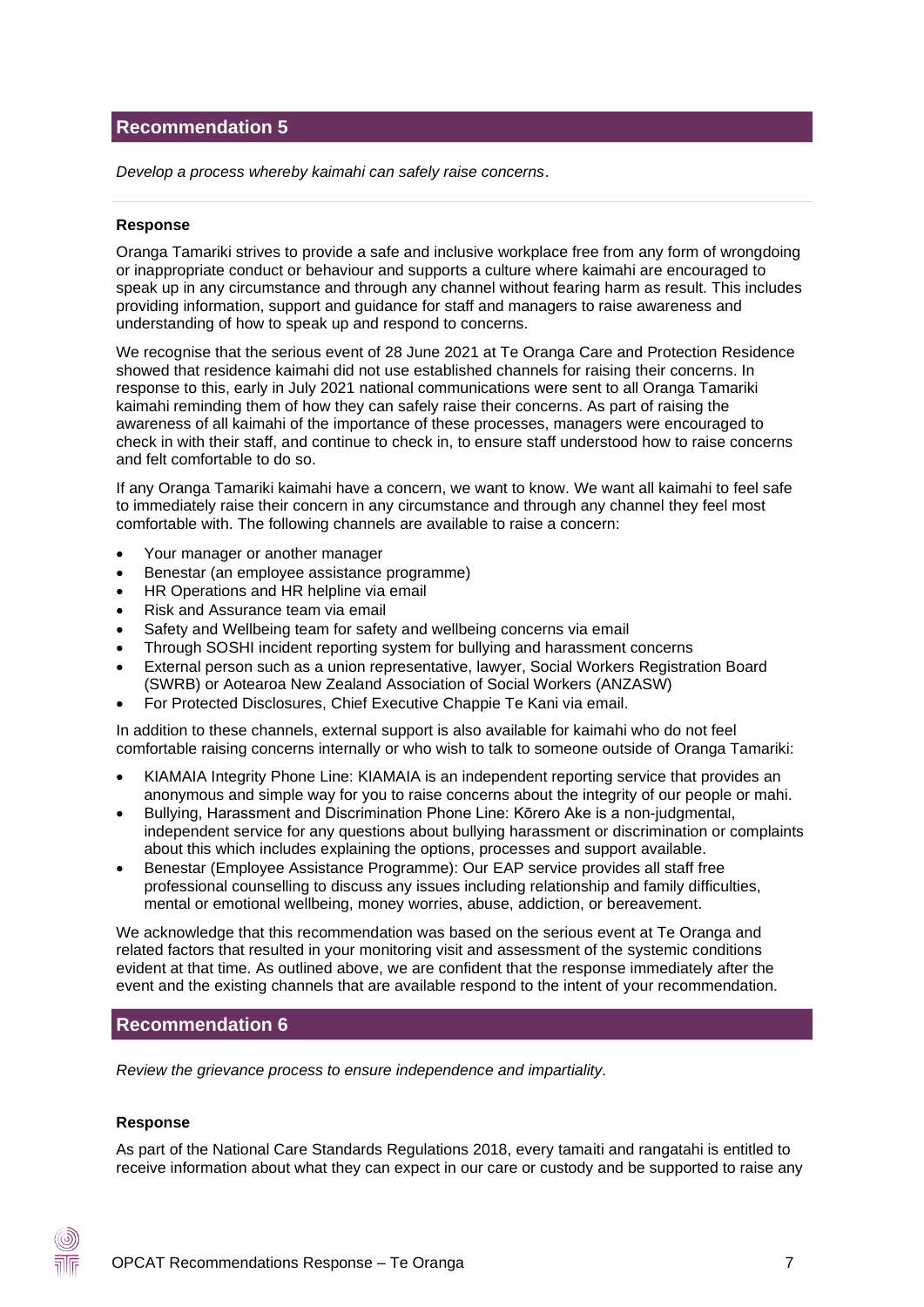concerns they have. This includes ensuring information about making complaints, accessing support services and independent advocacy is available to all tamariki and rangatahi.

In August 2021, a project, Manaaki Kōrero, commenced to review the Oranga Tamariki feedback and complaints systems. Specifically, this work focuses on:

- Delivering immediate improvements to the residential grievance process, including informing our review of the Oranga Tamariki (Residential Care) Regulations 1996.
- Designing and delivering fit for tamariki, rangatahi and whānau non-residential feedback and complaint processes, including enhancements to existing processes.
- Develop mechanisms to enable tamariki, rangatahi and whānau to get information, advice and assistance when needed.

Feedback from key kaimahi is being sought to support this work. Oranga Tamariki have partnered with VOYCE - Whakarongo Mai to support tamariki, rangatahi and whānau to co-design Manaaki Kōrero.

Manaaki Kōrero will inform the future operating approach for all feedback and complaints processes across Oranga Tamariki residences.

VOYCE - Whakarongo Mai regularly visited Te Oranga while tamariki and rangatahi were present at the facility. VOYCE - Whakarongo Mai have open access to our Care and Protection Residences, and their presence is always welcomed.

When tamariki and rangatahi arrive at the Care and Protection Residences, they receive introductory packs which includes information about how to make complaints and access independent advocacy. This information is explained in a way that is appropriate for their age, development, language, and disability. Care and Protection Residences also display information about the role of VOYCE - Whakarongo Mai around each residence.

Tamariki and rangatahi can have access to a phone to contact VOYCE - Whakarongo Mai and the option to meet representatives when they visit the Residence. They can also request a visit from a VOYCE representative when they need advocacy for a specific concern. In addition, other options for expressing themselves, such as video calling and recording, can be used with tamariki and rangatahi as required.